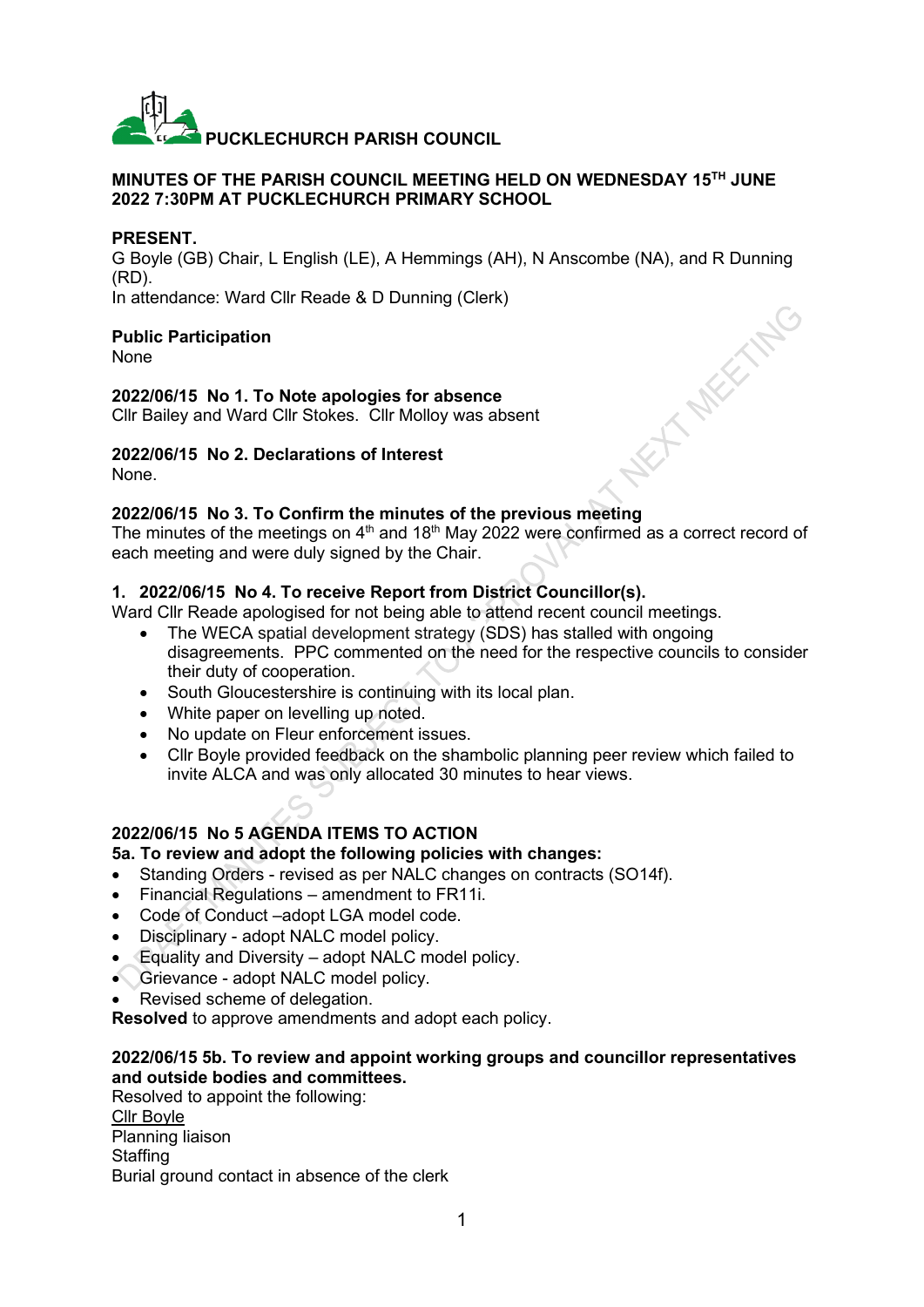Community Hall liaison Play area working group *Representative on external bodies:* Prison liaison Avon Local Councils Association (ALCA) Neighbourhood Plan Steering Group ALCA South Gloucestershire Council Strategic Partnership

Cllr English Planning liaison Community Hall liaison **Staffing** *Representative on external bodies:* **Healthwatch** Boyd Valley Community Engagement Forum woodlands, open spaces, Street Care & Allotments<br>
Representative on external bodies:<br>
Neighbourhood Plan Steering Group<br>
The West of England Rural Network (WERN)<br>
CIIr Anscombe<br>
Crime working group<br>
Play area working group

Cllr Dunning

*Representative on external bodies:* Neighbourhood Plan Steering Group The West of England Rural Network (WERN)

**Cllr Anscombe** Crime working group Play area working group **Staffing** 

Representative on external bodies: Boyd Valley Community Engagement Forum

Cllr Hemmings Woodland, open spaces, Street Care and Allotments Crime working group Play area working group

Cllr Molloy Woodlands, open spaces, Street Care & Allotments

Cllr Bailey Play area working group

## **2022/06/15 5c. To receive request from Guides to hold a camp fire at their allotment and agree any actions.**

**Resolved** to approve subject to receiving copies of the insurance and risk assessment.

## **2022/06/15 5d. To review progress to date on Neighbourhood Plan and agree further actions.**

It was note that Lemon Gazelle can no longer assist and no further progress has been made on the plan.

**Resolved** to approach another local company offering services for neighbourhood planning.

# **2022/06/15 6. AGENDA ITEMS TO NOTE**

**2022/06/15 6a To note South Gloucestershire Council is consulting on the recommissioning of Youth Activities Offer and agree if any action required.** Agreed to make this an agenda item for July.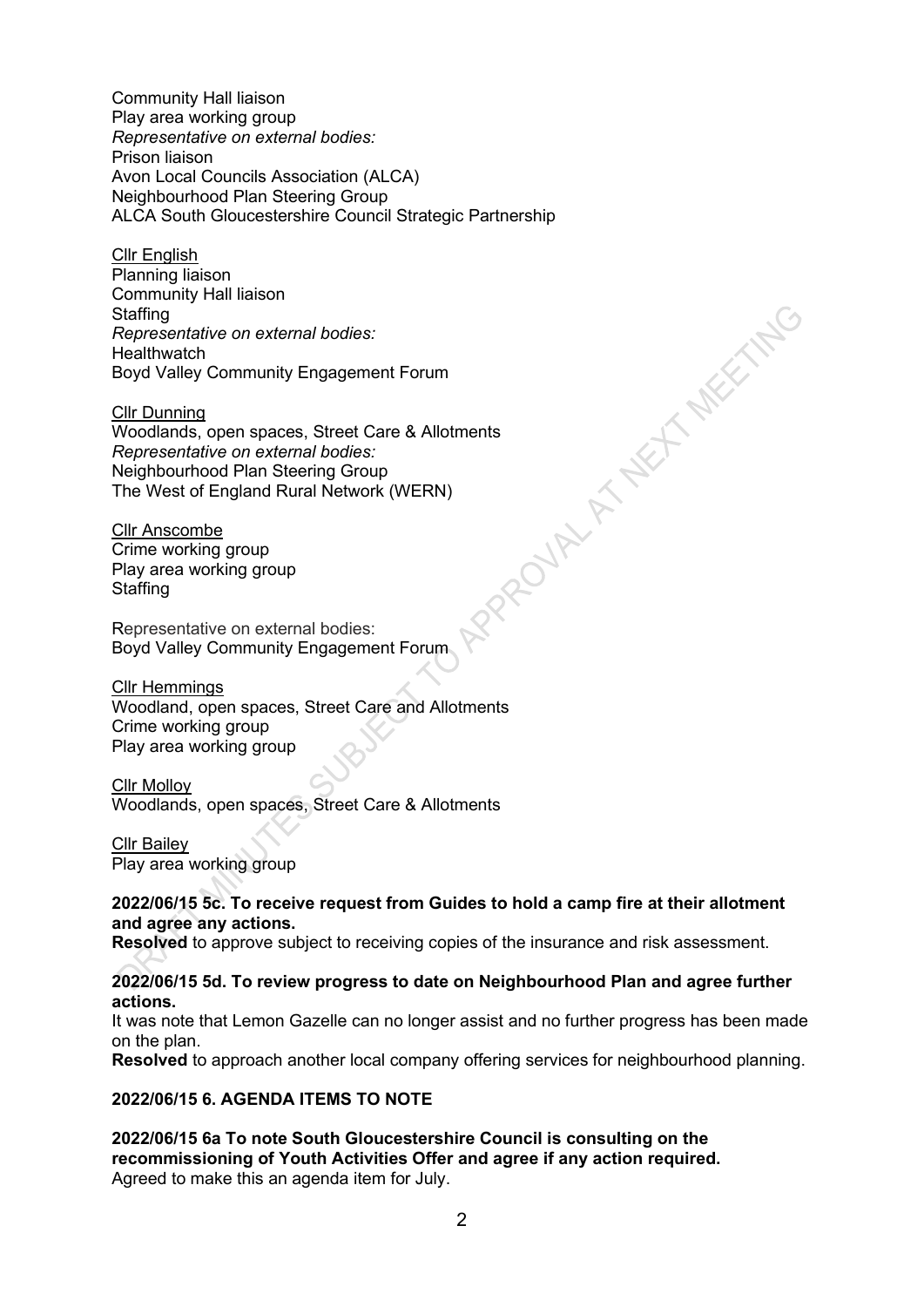### **2022/06/15 6b To note the outcome of advertising the casual vacancy**

No election called and council may co-opt to post.

## **2022/06/15 NO.7 PLANNING**

# **2022/09/15 7a Planning applications**

### **2022/06/15 7ai. P22/03005/F Windmill Golf Academy Henfield Road Westerleigh South Gloucestershire BS36 2FE**

Conversion and extension of existing club house.

### **Resolved** to object

*Pucklechurch parish council (PPC) fully acknowledges the principle of development and further acknowledges that the overall volume of the building is less than the total permitted. However, PPC objects to this application on the grounds that the design and the two-storey construction is more impactful on the openness of the landscape which is within the Green Belt.*

### **2022/06/15 7aii P22/02501/F 5 Meadow View Shortwood Road Pucklechurch South Gloucestershire BS16 9PQ**

Creation of new vehicular access on to Shortwood Road.

# **Resolved** to object

*Pucklechurch parish council objects on the basis that the site sits in the green belt. This application would introduce hard structures such as gateways which are more in keeping with an urban rather than green landscape. The proposal would harm the character of the area and further erode the green verge and associated habit. The council queries why this additional access facing onto the highway is required when an existing access is in place. Furthermore, this site is in an elevated position above the road and the proposed driveway could cause surface water run-off onto the highway yet there appear no details in the application on the proposed structures, road surfacing or drainage and measures to mitigate run-off. This proposal would introduce permanent structures associated to a site which is conditioned upon named individuals occupying it. The granting of any permission should like the rest of the site be conditional that if the named occupants leave the site, it must be fully returned to the green-belt.*

## **2022/06/15 7aiii P22/02733/HH and P22/02734/LB Flat 2 Beech House Westerleigh Road Pucklechurch South Gloucestershire BS16 9RD**

Works to incorporate existing covered area into flat to form additional living accommodation. **Resolved** to comment as follows:

*Pucklechurch parish council (PPC) is unable to make best informed comments on this application without additional information. The elevation drawings provided do not consist of views that enable the impact of what is proposed to be seen relative to the whole of the listed building, of which Flat 2 forms one part. Furthermore, none of the views take account of the effect this proposal would have with regard to the immediately adjacent property. In terms of design PPC queries whether a flat roofed extension is an appropriate addition to the building.*

# **2022/06/15 7b. Planning decisions all noted**

## **2022/06/15 7bi P22/00423/F The Stables Adj. To The Meadows Parkfield Pucklechurch South Gloucestershire BS16 9NS**

Conversion of existing stable block to include single storey front and side extension to form 1 no. residential dwelling and associated works. **Refused**

### **2022/06/15 7bii P22/01401/F Land At 1 Oaktree Avenue Pucklechurch South Gloucestershire BS16 9RP**

Erection of 1 no. dwelling with parking, access and associated works. **Withdrawn**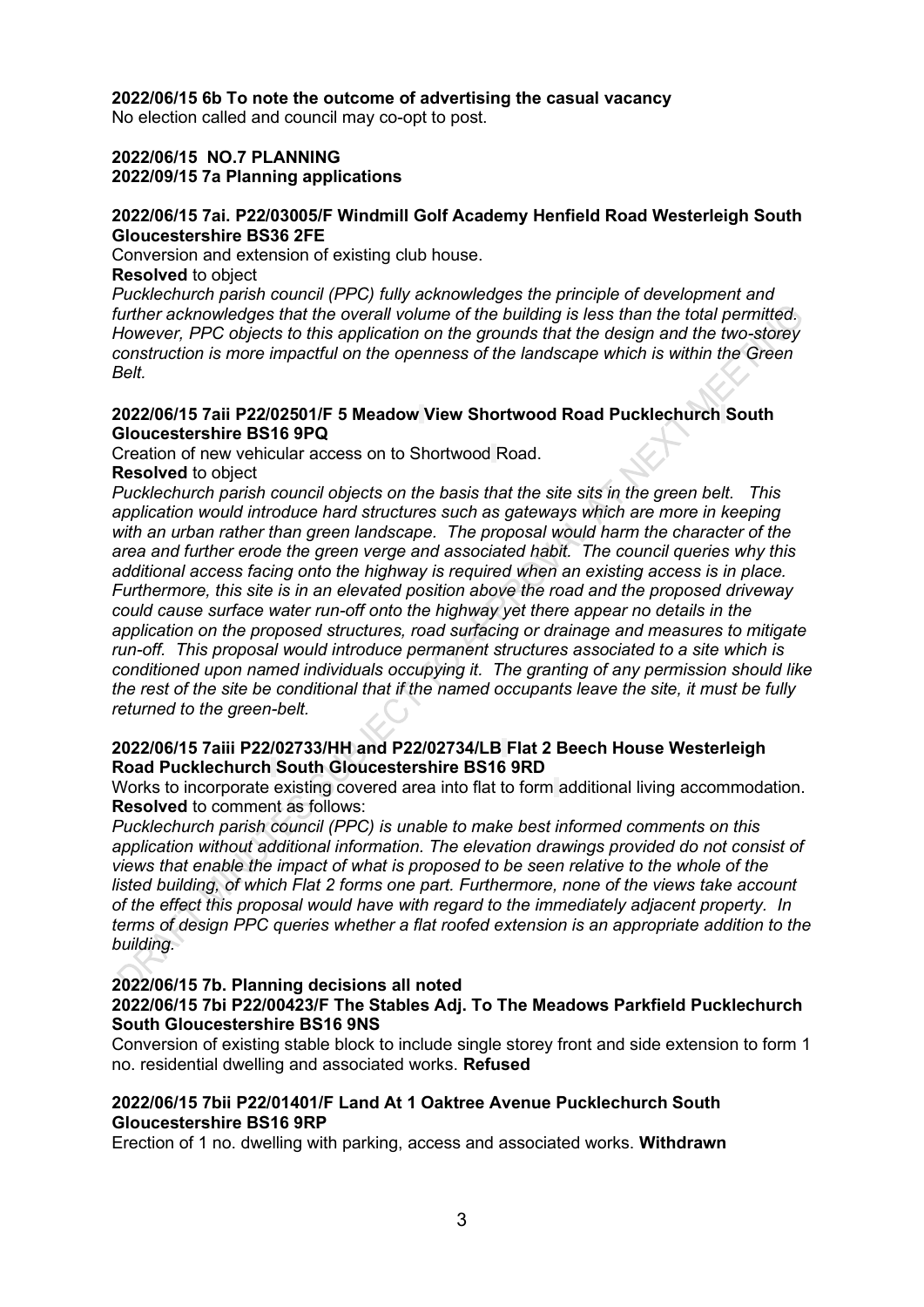## **2022/06/15 7biii P22/01832/LB Moat House Kings Lane Pucklechurch South Gloucestershire BS16 9PP**

Installation of conservation roof light to enable access to the roof area to remedy water ingress and future maintenance. **Approved with conditions.**

### Decisions in adjacent parish

## **2022/06/15 7biv P21/02144/RVC Land South Of Lyde Green Cattybrook Road Mangotsfield South Gloucestershire BS16 9NN**

Variation of conditions 6, 7 and 8 attached to planning permission PK17/1112/F to regularise the ecology strategies. Erection of 115 dwellings, associated infrastructure, construction of vehicular access, parking, landscaping, allotments and public open space. **Approved with conditions.**

## **2022/06/15 7bv P21/03348/RM Parcel 29 Land South of Howsmoor Lane Emersons Green East**

Erection of 67 no. dwellings, garages and associated works with appearance, landscaping, layout, scale and access to be determined. (Approval of Reserved Matters to be read in conjunction with Outline Planning Permission P19/09100/RVC, formerly PK04/1965/O). **Approved with conditions**

### **Decisions received after agenda issued 2022/06/15 7bvi P22/01635/CLE 5 Meadow View Shortwood Road Pucklechurch South Gloucestershire BS16 9PQ**

Retention of 2no. outbuildings for storage and a dayroom. **Approved** Certificate of Lawfulness

## **2022/06/15 7bvii P22/01991/F Land At 12 Homefield Road Pucklechurch South Gloucestershire BS16 9QD**

Demolition of existing garage and erection of 1no. attached dwelling with access, parking and associated works (resubmission of P22/00090/F). Approved with Conditions.

# **2022/06/15 7c. Planning enforcement and any other actions**

None

# **2022/06/15 No 8. REPORTS**

**2022/06/15 8a.** To receive pre-submitted reports from Councillors. None

**2022/06/15 8b.** To receive report from the Clerk.

- Reported anti-social behaviour Homefield area
- Reported obstruction to dropped curve outside the Fleur
- Complained to NatWest again regarding further charges on our account as a result of their error.
- Two plots have outstanding rent at the allotments, final letters being issued.
- Playground inspections, a comparison of three companies shows Gordon Playground Inspections offer best value at £62/site +VAT. Clerk to instruct Gordon Playground Inspections to undertake 2022 inspections.
- Letter received from PCA. The council's solicitor has been instructed to register land, address missing deeds and raise new lease agreement – there are currently long delays processing land at the Land Registry. Legal matters need to be resolved before the Community centre project resumes. The parish council is pleased to note the review of insurance by the PCA. The noticeboard at the Community Centre belongs to the parish council and is not a public noticeboard. Due to damage, it has been secured and is currently not in use. The parish council intends to source a replacement.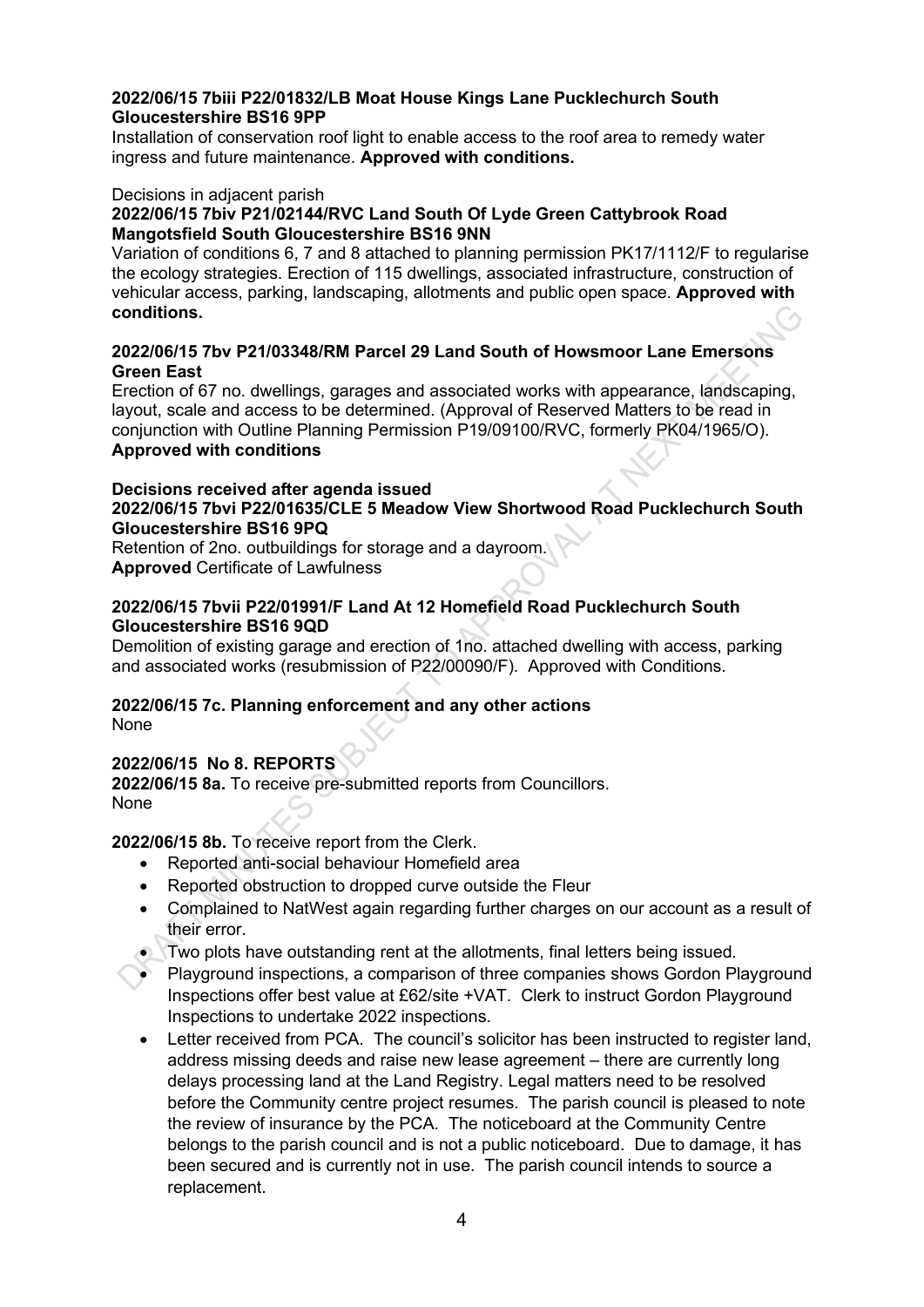## **2022/06/15 9. FINANCE 2022/06/15 9a. To agree payment of contractual or other obligations.**

#### *Table 1 Payments for June 2022*

| Payee                               | <b>Description</b>                | <b>Net</b> | <b>VAT</b> | <b>Amount Paid</b> | Chq No  | Power                             |
|-------------------------------------|-----------------------------------|------------|------------|--------------------|---------|-----------------------------------|
| D Dunning                           | June pay                          | £1,338.95  | £0.00      | £1,338.95          | 3125    | LGA 1972 s112                     |
| D Dunning                           | Postage                           | £3.45      | £0.00      | £3.45              | 3125    | LGA 1972 s111                     |
| <b>HMRC</b>                         | <b>Tax NI June</b>                | £364.03    | £0.00      | £364.03            | 3126    | LGA 1972 s112                     |
| Anna<br>Chelmicka                   | June                              | £350.00    | £0.00      | £350.00            | 3127    | open spaces<br>act 1906<br>ss9&10 |
| Primrose<br>Gardening               | June invoice<br>29                | £1,470.83  | £0.00      | £1,470.83          | 3128    | open spaces<br>act 1906<br>ss9&10 |
| <b>Ensign Print</b>                 | 8469<br>Summer                    | £234.00    | £0.00      | £234.00            | 3129    | <b>LGA 1972</b><br>s142           |
| <b>Vision ICT</b>                   | 14808                             | £18.00     | £3.60      | £21.60             | 3130    | <b>LGA 1972</b><br>s142           |
| South<br>Gloucestershire<br>Council | 3804977870<br>Localism<br>charges | £1,725.00  | £345.00    | £2,070.00          | 3131    | open spaces<br>act 1906<br>ss9&10 |
| <b>PATA</b>                         | Payroll<br>admin April-<br>June   | £30.45     | £0.00      | £30.45             | 3132    | LGA 1972 s112                     |
| <b>Total</b>                        |                                   | £5,534.71  | £348.60    | £5,883.31          | 5883.31 |                                   |

Resolved to approve payments. Cheques signed by Cllrs Dunning and English

### *Table 2 Direct debit payents June 2022*

|                   | Direct debits for June 2022 |            |            |        |  |  |  |  |
|-------------------|-----------------------------|------------|------------|--------|--|--|--|--|
| Supplier          | Goods                       | <b>Net</b> | <b>VAT</b> | Total  |  |  |  |  |
| 0 <sup>2</sup>    | phone                       | £13.40     | £2.68      | £16.08 |  |  |  |  |
| Plusnet           | Internet                    | £18.49     | £3.70      | £22.19 |  |  |  |  |
|                   | access                      |            |            |        |  |  |  |  |
| <b>NEST</b>       | Pension                     | £74.85     | £0.00      | £74.85 |  |  |  |  |
|                   | Contributions               |            |            |        |  |  |  |  |
| <b>EDF Energy</b> | Electricity                 | £9.00      | £0.00      | £9.00  |  |  |  |  |
|                   | Eagle                       |            |            |        |  |  |  |  |
|                   | Crescent                    |            |            |        |  |  |  |  |
| <b>EDF Energy</b> | Electricity                 | £9.00      | £0.00      | £9.00  |  |  |  |  |
|                   | Parkfield                   |            |            |        |  |  |  |  |
| 707               | June                        | £39.78     | £7.96      | £47.74 |  |  |  |  |

### *Table 3 Bank reconciliation May 2022*

| Balance per bank statements as at 01/05/22 |             |
|--------------------------------------------|-------------|
| NatWest reserve account                    | £30,147.77  |
| Petty cash float (if applicable)           | £0.00       |
| NatWest current account                    | £136,993.93 |
| <b>Current A/C activity for May 2022</b>   |             |
| Less: payments for May 2022                | £9,238.66   |